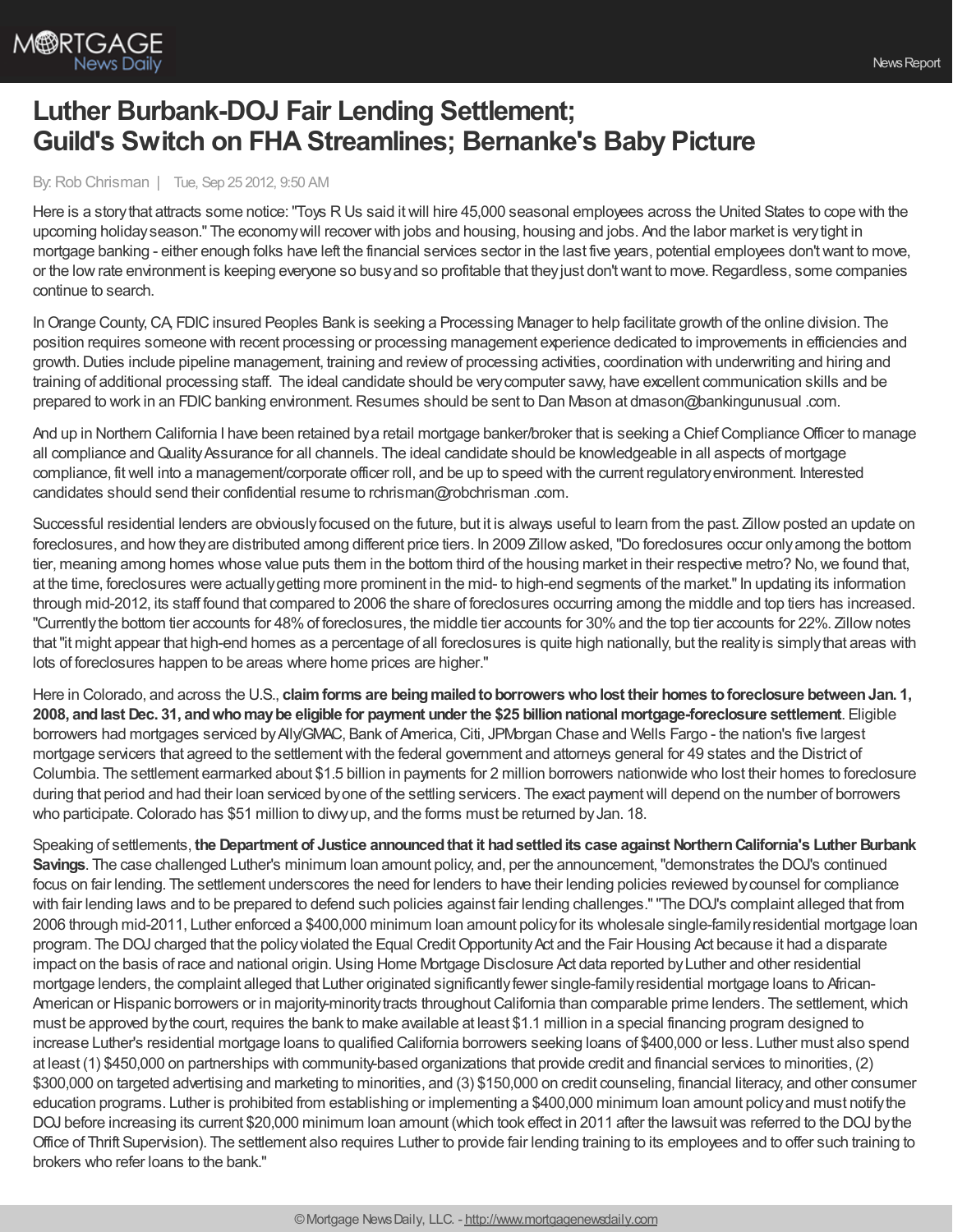Legal firm **Ballard Spahr** reminds us that, "As a possible harbinger of future DOJ actions, the DOJ last month announced the settlement of a 'pattern or practice' fair lending lawsuit against GFI Mortgage Bankers, Inc., that restyled a disparate impact case as a 'knew or should have known' disparate treatment case. The settlement required GFI to pay a total of \$3.555 million, consisting of \$3.5 million in monetary damages to aggrieved borrowers and a \$55,000 civil penalty. Our prior legal alert about that settlement questioned the DOJ's attempt to use disparate impact evidence to establish thatGFI had engaged in intentional discrimination."**BallardSpahr will be conductingawebinar on "Fair LendingLessons fromthe DOJ's SettlementwithGFI"** on Wednesday,October 10, from 12-1 EST. To register, send an e-mail to questions@ballardspahr.com.

**The vendor, investor, agency, andlender updates have beena deluge inSeptember**. As always, it is best to read the actual bulletin, and "good luck"if you're looking for less documentation, lower networth, or easier processing.

Guild Mortgage's wholesale group told brokers, "Effective immediately we are suspending origination of FHA Streamlines in conjunction with 3-4 unit properties. Any loans currently in your pipeline that have NOT already funded must be processed as a FHA Streamline with an Appraisal. Must be full FHAAppraisal, form 1025 with a 216 form. LTVwill be limited to 97.75%. Mortgage calculation is limited to UPB, plus 30 days interest less MIPRefund. Borrowers must also have three months PITI from their own funds. Propertymust meet FHA's selfsufficiency test: The maximum mortgage amount for three and four unit properties is limited so that the ratio of the monthlymortgage payment divided bythe monthlynet rental income does not exceed 100%, regardless of the occupancystatus."

With regard to **SunTrust's** new Lender Paid Comp which is in effect now: each state has its own Comp level and only CA is 1.375, most states are averaging 1.8, and FL is highest at the 2.5 overall cap. It can be reset every 90 days and BP now must match LP level for that state. SunTrust also spread the word that for conventional loans, an FHA-approved condominium project maybe eligible if the condominium project meets Agency condominium project approval requirements. Hence, an FHA- approved condominium project is only ineligible for conventional loans if the condominium project fails to meet Agencycondominium project approval requirements.

**KBHome**, one of the largest home builders in the U.S., swung to a fiscal third-quarter profit. (Good thing, since its stock price has doubled this year.) From a lending perspective, in the summer of 2011 BofAended the relationship between KBHome and the bank's **Countrywide** unit, and KBHome replaced Countrywide with MetLife as the preferred lender for its buyers. Butwe all knowwhat happened to **MetLife**. In May, KBhooked up with Nationstar Mortgage Holdings (third time's a charm?), 80%-owned byprivate-equityfund Fortress InvestmentGroup LLC. For the third quarter ended Aug. 31, KB Home posted a profit of \$3.26 million compared to a loss of \$9.6 million a year earlier. From Nationstar's perspective, new-home deliveries rose 7.3% from a year earlier, while the cancellation rate was unchanged at 29%. Orders climbed 3.4%to 1,900 homes, and backlog, an indication of future business, spiked 33%.

And another builder, Mami-based Lennar reported a profit of \$87.1 million for the quarter ending 8/31, up from \$20.7 million a year earlier. The quarter included a \$12.8 million income-taxbenefit related to the reversal of deferred taxassets.New-home deliveries increased 28% to 3,655 homes, while the cancellation rate was 17%. The average selling price climbed 4.5% to \$258,000. Orders jumped 44% to 4,198 homes, and the company's backlog, an indication of future business, grew 79% to 4,513 homes.

**Provident Funding** got the word out to clients that its "lock policy has been updated to accommodate the increased G-Fees. G-Fee pricing adjustments: Conforming and Super Conforming 30, 25 and 20 Fixed: +0.625%, Conforming and Super Conforming 15 and 10 Fixed: +0.25%, and Conforming and Super Conforming ARM: +0.375%. Effective immediately, theG-Fee pricing adjustments shall be applied to: Newlocks in which the lock expiration date will be after November 9, 2012. Lock extensions on loans thatwere initiallylocked without the above G-Fee pricing adjustments and which the lock extension will extend the lock expiration date past November 9 the G-Fees will be included in the rate sheet base price at a future date, at which time the G-Fee pricing adjustments will no longer apply."

**Provident Funding**also has just released an **iPhone app**for its wholesale mortgage brokers."The newapp takes full advantage of the latest in smartphone technology to equip mortgage brokers the tools needed to do business out in the field. The PF MBA (Provident Funding Mortgage Broker App) lets brokers viewPF's latest news items, manage pipeline, viewrates, lock rates, price out loans, and create cases." There is a ["landing](https://pfloans.provident.com/mobile/landing_page/default.html) page"with more information about the iPhone app which can be downloaded todayfor free in the [iTunes](http://itunes.apple.com/us/app/provident-funding-mortgage/id554192301?ls=1&mt=8) app store.

How 'bout those rates? Yes, overnight rates will be near 0% for years to come, and the Fed will be buying twice as many agency MBS as lenders produce for manymonths. Itwill be hard for mortgage rates to go up much in that environment. But day-to-dayfluctuations happen. Monday agency (versus non-agency, like jumbo) MBS prices improved by about .250, although not all of that made it onto rate sheets for borrowers. Even Treasury rates improved somewhat, with the 10-yr closing around 1.72%.

For today we will have the Case Shiller home price index for July (yes, a two month lag) that is expected +0.8. And at 10AMEST we'll have Consumer Confidence for September, expected to improve, and theyJulyFHFAhouse price indexat +0.7 (unchanged from last report). And for supplythe 2-yr note auction (\$35 billion) comes off at its customary1PMtime-slot,with nothing on tap thereafter. **Earlyonthe 10-yr is downto1.70%andMBSprices are about .125 better.**